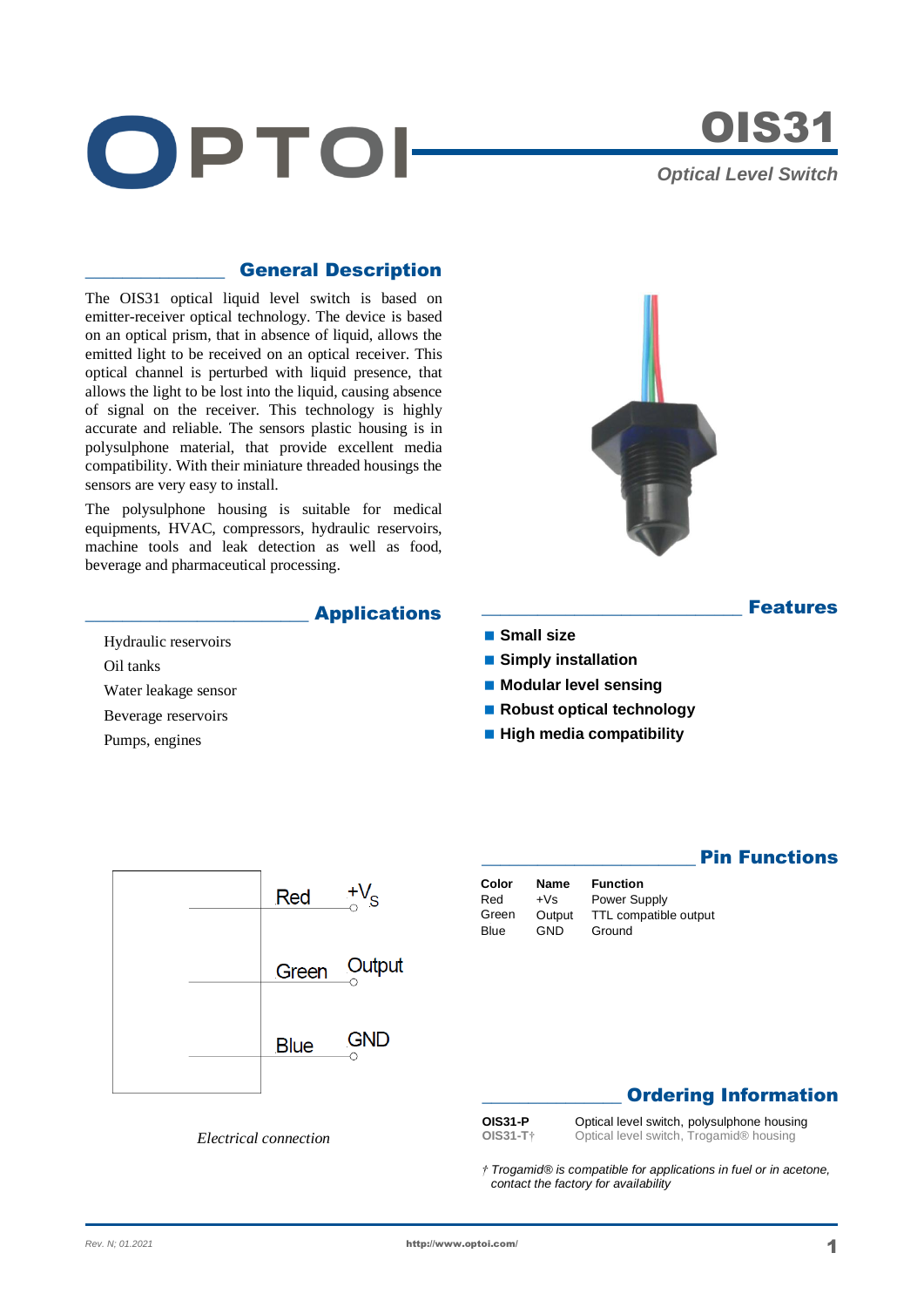#### **ABSOLUTE MAXIMUM RATINGS**

| Symbol       | <b>Parameter</b>            | Min   | Max | Unit   |
|--------------|-----------------------------|-------|-----|--------|
| Тa           | Operating Temperature Range | $-25$ | 80  | $\sim$ |
| $V_{\rm CC}$ | Supply Voltage Range        | 4.5   | 15  |        |
| Ts           | Storage Temperature         | $-25$ | 80  | $\sim$ |

*Stresses beyond those listed under "Absolute Maximum Ratings" may cause permanent damage to the device. These are stress ratings only, and functional operation of the device at these or any other conditions beyond those indicated in the operational sections of the specifications is not implied. Exposure to absolute maximum rated conditions for extended periods may affect device reliability.*

#### **PERFORMANCES CHARACTERISTICS**

 $T_A = 25^{\circ}$ C unless otherwise noted.

| Symbol                | <b>Parameter</b>                   | <b>Conditions</b>   | Min   | Typ            | <b>Max</b> | Unit      |
|-----------------------|------------------------------------|---------------------|-------|----------------|------------|-----------|
| <b>T</b> <sub>A</sub> | <b>Operating Temperature Range</b> |                     | $-25$ | ۰              | 80         | °C        |
| $V_{\rm CC}$          | Supply Voltage Range               |                     | 4.5   | ۰              | 15         | V         |
| $_{\rm lcc}$          | Device current consumption         |                     | -     | 2.5            | -          | mA        |
| <b>VOUTH</b>          | Output voltage high                |                     |       | $\blacksquare$ | $Vs - 1$   |           |
| VOUTL                 | Output voltage low                 |                     |       |                | 0.5        | V         |
| <b>I</b> out          | Output current                     |                     | ٠     | ۰              | 100        | mA        |
| <b>Rp</b>             | Repeatibility                      |                     |       | $\blacksquare$ | ±1         | mm        |
| <b>Hys</b>            | <b>Hysteresis</b>                  | Depending on liquid |       | ۰              |            | mm        |
| t <sub>R</sub>        | Response time rising liquid        |                     |       | ۰              | 50         | <b>us</b> |
| tF                    | Response time falling liquid       | Ethanol             |       |                |            | s         |

## **MECHANICAL CHARACTERISTICS**

| <b>Symbol</b> | <b>Parameter</b>    | <b>Conditions</b> | Min | Typ              | <b>Max</b>               | Unit |
|---------------|---------------------|-------------------|-----|------------------|--------------------------|------|
| IP            | Protection class    |                   |     | IP <sub>67</sub> |                          |      |
| Pr            | Pressure range      |                   |     |                  |                          | bar  |
| Es            | Dielectric strength |                   |     |                  |                          | kV   |
| <b>FT</b>     | Fixing thread       |                   |     | M <sub>12</sub>  | $\overline{\phantom{0}}$ |      |
| Trg           | Fixing torque       |                   |     |                  | 1.5                      | N/m  |

#### **MECHANICAL DIMENSIONS**